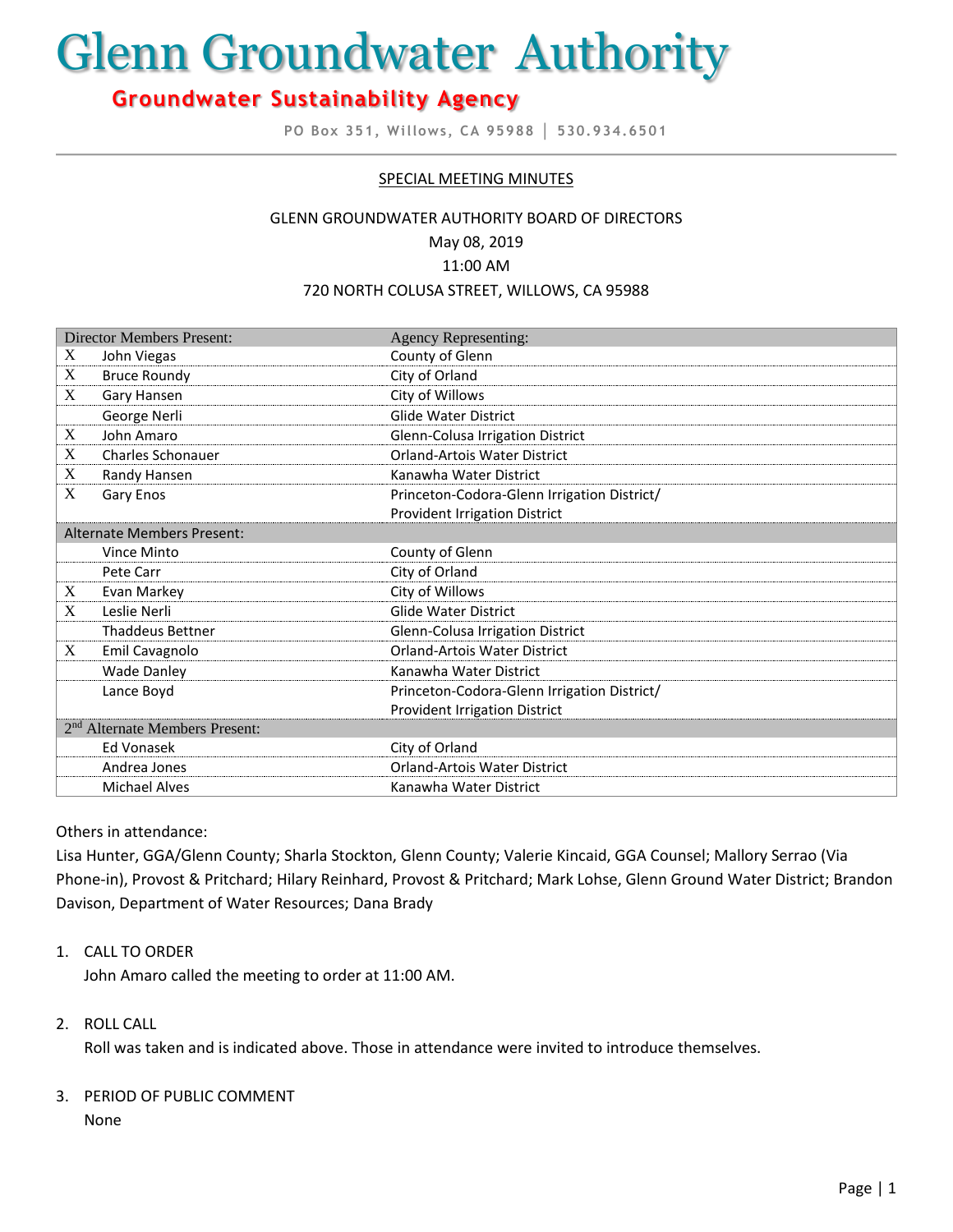# 4. STAFF UPDATES

Lisa Hunter stated she attended a Glenn Ground Water District Board meeting. A letter was received (a signed letter to follow shortly) formally requesting to be a member of the Glenn Groundwater Authority (GGA). Most recent tasks have focused on long-term funding activities. A more detailed report will be provided at the regular meeting scheduled for May 13, 2019.

# 5. LONG-TERM FUNDING

- a. Discussion on draft GGA Five Year Budget.
- b. Discussion on draft GGA Fee Study and related documents.
- c. Provide additional direction to Program Manager, Legal Counsel, and/or Committees as needed.

The Board reviewed the draft Fee Study document prepared by Provost & Pritchard (P&P). John Amaro asked if any members had comments regarding the Projected Five Year Budget on Page 16 of the meeting packet. Lisa Hunter indicated a line item was added to the budget to account for the County's Department of Finance charges to include the fee on the tax roll. The County fee is also dependent on whether parcels fall into two categories, a per-parcel fee or tax rate area fee. Adding the line item in the budget spreads the cost out over all the parcels as part of the per acre fee. The County provides a specific format to provide the appropriate information. P&P will use this format and it may reduce the cost of adding the fee to the tax roll. It was also noted the proposed fee is the maximum fee and the GGA has the option to collect less than the maximum annual fee if the budget supports that choice.

Valerie Kincaid reviewed of the draft Fee Study document including goals, GGA history, financial information, annual budget, benefits of GGA oversight and Proposition 218 process among other topics. Ms. Kincaid stated this document clearly communicates this fee process does not exclusively include all costs associated with getting the subbasin to sustainability. Leslie Nerli asked if the finalized Fee Study document will be sent out to landowners. Ms. Hunter stated the Fee Study will be posted online and available in hard copy at the Agricultural Department for review. Only the required notice will be mailed to landowners. Ms. Kincaid stated the draft notice (Glenn Groundwater Authority Notice of Hearing on Proposed Fee) that will be sent to landowners is on Page 27 of the meeting packet and will be finalized at the May 13, 2019 GGA Board meeting. Ms. Kincaid stated she will provide suggested edits in regards to Section 5.2.1 Property Fee Collection and on Section 1.5 Proposition 218 Requirements.

Mallory Serrao requested clarification on the term "GGA Operations Fee". The members agreed the term is appropriate and to use it consistently throughout the document. Ms. Serrao asked members if they had a preferred term for the agreements between the cities and the GGA; currently it is called "draft resolutions" in the document. Ms. Kincaid suggested the resolutions that memorialize the cities' intentions to directly fund the GGA could be adopted individually rather than having a single document go between city councils. She also suggested calling them "GGA Funding Resolutions". Gary Hansen stated the consideration of the draft resolution for Willows City Council will be at the May 28, 2019 City Council meeting. Bruce Roundy indicated Orland City Council will consider the resolution at its next meeting on May 20, 2019. Ms. Serrao asked for clarification on what should be included in Appendix B GGA 2019 Operations Fee Roll. Ms. Kincaid responded stating a list of parcels (APN) and proposed fees would be sufficient.

The Board reviewed the Glenn Groundwater Authority Notice of Hearing on Proposed Fee. The fee amount of \$1.93 per acre and the parcel numbers will be listed on the notice. There was additional discussion on the level of effort to include the assessed acreage on individual notices to landowners as well. Ms. Serrao indicated she believes it would be feasible to include the information if the GGA Board would like to list the acreage per parcel on the notice. The GGA Board provided direction to P&P to include the parcel and acreage being assessed to the